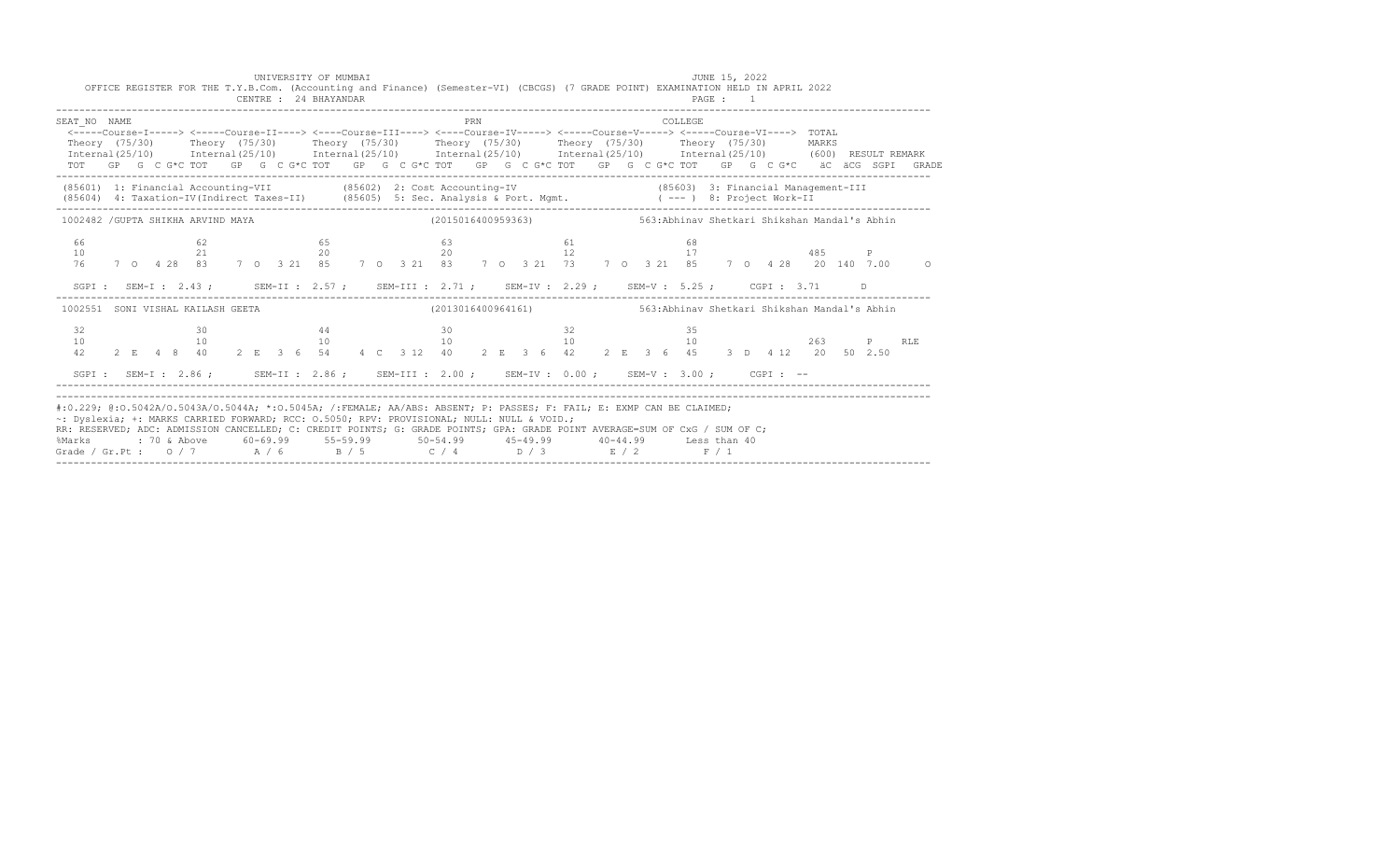|                                                                                                                                                                                                                                                                                                                                                                                                                                                                                              |  |    |  | UNIVERSITY OF MUMBAI<br>CENTRE : 3 ANDHERI |  | OFFICE REGISTER FOR THE T.Y.B.Com. (Accounting and Finance) (Semester-VI) (CBCGS) (7 GRADE POINT) EXAMINATION HELD IN APRIL 2022  |    |     |    |                                                                  |  |         | JUNE 15, 2022<br>PAGE : 2 |  |  |       |           |                                                                                                             |
|----------------------------------------------------------------------------------------------------------------------------------------------------------------------------------------------------------------------------------------------------------------------------------------------------------------------------------------------------------------------------------------------------------------------------------------------------------------------------------------------|--|----|--|--------------------------------------------|--|-----------------------------------------------------------------------------------------------------------------------------------|----|-----|----|------------------------------------------------------------------|--|---------|---------------------------|--|--|-------|-----------|-------------------------------------------------------------------------------------------------------------|
| SEAT NO NAME<br>Theory (75/30)  Theory (75/30)  Theory (75/30)  Theory (75/30)  Theory (75/30)  Theory (75/30)<br>Internal(25/10) Internal(25/10) Internal(25/10) Internal(25/10) Internal(25/10) Internal(25/10) (600) RESULT REMARK                                                                                                                                                                                                                                                        |  |    |  |                                            |  | <-----Course-I-----> <-----Course-II----> <----Course-III----> <----Course-IV-----> <----Course-V-----> <----Course-VI----> TOTAL |    | PRN |    |                                                                  |  | COLLEGE |                           |  |  | MARKS |           | TOT GP G C G*C TOT GP G C G*C TOT GP G C G*C TOT GP G C G*C TOT GP G C G*C TOT GP G C G*C äC äCG SGPI GRADE |
| (85601) 1: Financial Accounting-VII (85602) 2: Cost Accounting-IV (85603) 3: Financial Management-III<br>(85604) 4: Taxation-IV(Indirect Taxes-II) (85607) 7: Economics P-III (Indian Eco.) (---) 8: Project Work-II                                                                                                                                                                                                                                                                         |  |    |  |                                            |  |                                                                                                                                   |    |     |    |                                                                  |  |         |                           |  |  |       |           |                                                                                                             |
| 1005061 SAINI ROHIT BHAGWANDAS POOJA<br>54                                                                                                                                                                                                                                                                                                                                                                                                                                                   |  | 54 |  | 48                                         |  | 44                                                                                                                                |    |     | 48 | (2015016400250194) 516: Children Welfare Centre's Clara's Colleq |  |         | 40                        |  |  |       |           |                                                                                                             |
| 17<br>71                                                                                                                                                                                                                                                                                                                                                                                                                                                                                     |  | 19 |  | 23                                         |  | 7 0 4 28 73 7 0 3 21 71 7 0 3 21 65 6 A 3 18 67 6 A 3 18 61 6 A 4 24 20 130 6.50                                                  | 21 |     |    | 19                                                               |  |         | 21                        |  |  |       | 408 P RLE | $\overline{A}$                                                                                              |
|                                                                                                                                                                                                                                                                                                                                                                                                                                                                                              |  |    |  |                                            |  | SGPI: SEM-I: 5.00; SEM-II: 4.57; SEM-III: 0.00; SEM-IV: 0.00; SEM-V: 5.95; CGPI: --                                               |    |     |    |                                                                  |  |         |                           |  |  |       |           |                                                                                                             |
| #:0.229; @:0.5042A/O.5043A/O.5044A; *:0.5045A; /:FEMALE; AA/ABS: ABSENT; P: PASSES; F: FAIL; E: EXMP CAN BE CLAIMED;<br>~: Dyslexia; +: MARKS CARRIED FORWARD; RCC: 0.5050; RPV: PROVISIONAL; NULL: NULL & VOID.;<br>RR: RESERVED; ADC: ADMISSION CANCELLED; C: CREDIT POINTS; G: GRADE POINTS; GPA: GRADE POINT AVERAGE=SUM OF CxG / SUM OF C;<br>%Marks : 70 & Above 60-69.99 55-59.99 50-54.99 45-49.99 40-44.99 Less than 40<br>Grade / Gr.Pt: $0/7$ $A/6$ $B/5$ $C/4$ $D/3$ $E/2$ $F/1$ |  |    |  |                                            |  |                                                                                                                                   |    |     |    |                                                                  |  |         |                           |  |  |       |           |                                                                                                             |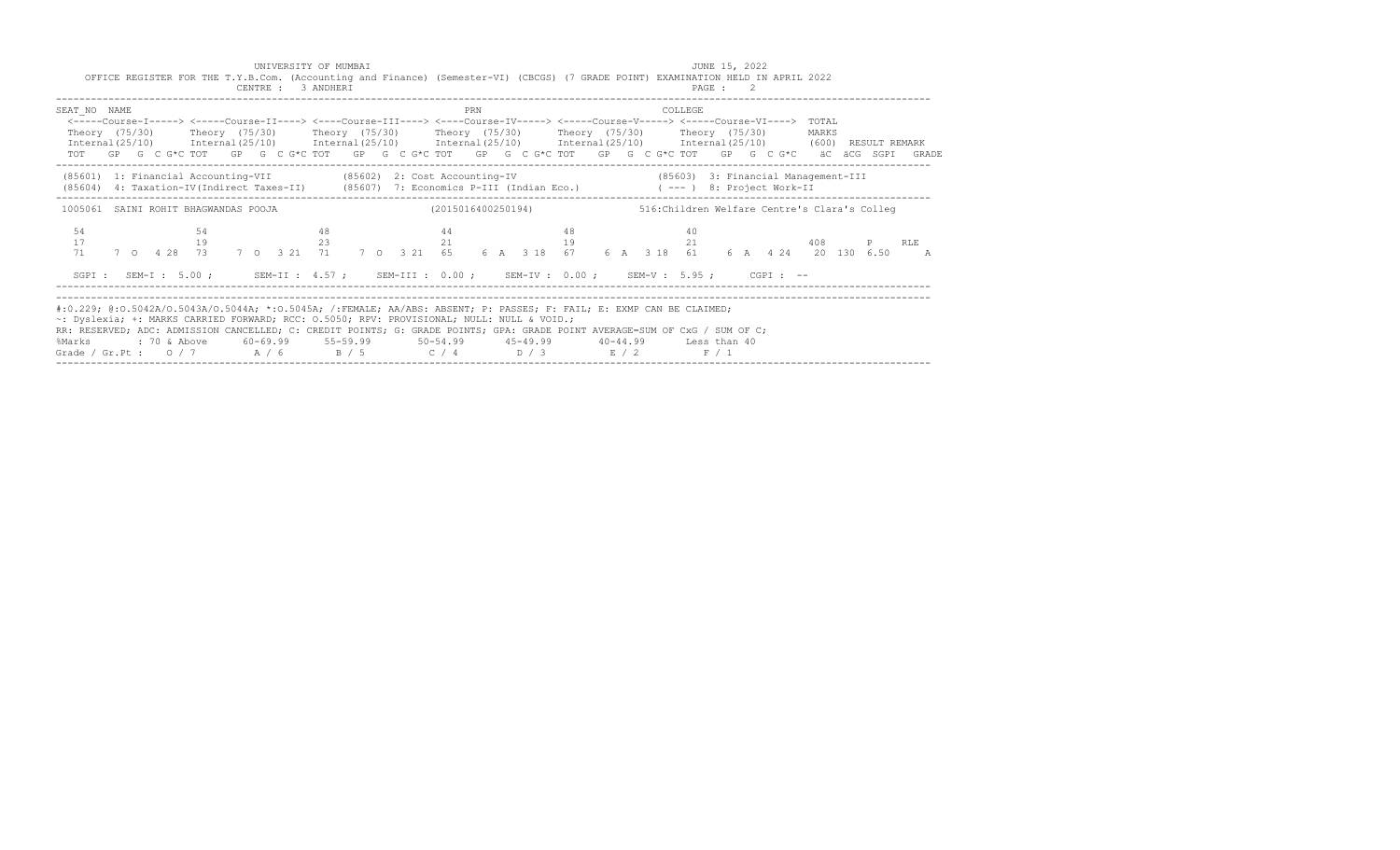|                                                                                           | CENTRE : 20 SHAHAPUR |     |                                                                                                                                                                                                                                                                                                                                                                                                                                                                                                                                            | PAGE : 3 |  |
|-------------------------------------------------------------------------------------------|----------------------|-----|--------------------------------------------------------------------------------------------------------------------------------------------------------------------------------------------------------------------------------------------------------------------------------------------------------------------------------------------------------------------------------------------------------------------------------------------------------------------------------------------------------------------------------------------|----------|--|
| SEAT NO NAME                                                                              |                      | PRN | COLLEGE<br><-----Course-I-----> <-----Course-II----> <----Course-III----> <----Course-IV-----> <-----Course-VI----> TOTAL<br>Theory (75/30) Theory (75/30) Theory (75/30) Theory (75/30) Theory (75/30) Theory (75/30) MARKS<br>$International (25/10)$ $International (25/10)$ $International (25/10)$ $International (25/10)$ $International (25/10)$ $International (25/10)$ $International (25/10)$ (600) RESULT REMARK<br>TOT GP G C G*C TOT GP G C G*C TOT GP G C G*C TOT GP G C G*C TOT GP G C G*C TOT GP G C G*C äC äCG SGPI GRADE |          |  |
|                                                                                           |                      |     | (85601) 1: Financial Accounting-VII (85602) 2: Cost Accounting-IV (85603) 3: Financial Management-III<br>(85605) 5: Sec. Analysis & Port. Mgmt. (85606) 6: Management Control Systems (---) 8: Project Work-II                                                                                                                                                                                                                                                                                                                             |          |  |
| 1005303 BHANDE NILESH KISAN AMBO                                                          |                      |     | (2012016401644345) 321:Bhimrao Pradhan College of Arts, Science                                                                                                                                                                                                                                                                                                                                                                                                                                                                            |          |  |
| 41<br>20<br>61 —                                                                          | $\sim$ 39            |     | 6 A 4 24 63 6 A 3 18 59 5 B 3 15 54 4 C 3 12 53 4 C 3 12 77 7 0 4 28 20 109 5.45 B                                                                                                                                                                                                                                                                                                                                                                                                                                                         |          |  |
|                                                                                           |                      |     | SGPI: SEM-I: 3.71; SEM-II: 4.67; SEM-III: 4.19; SEM-IV: 4.19; SEM-V: 5.75; CGPI: 4.66 C                                                                                                                                                                                                                                                                                                                                                                                                                                                    |          |  |
|                                                                                           |                      |     | 1005321 JADHAV DINESH MADHUKAR MALTI (2014016400122903) 321:Bhimrao Pradhan College of Arts, Science                                                                                                                                                                                                                                                                                                                                                                                                                                       |          |  |
| A<br>$\mathbb A$<br>20E<br>$  -$                                                          | $\mathbb A$          |     | $A$ and $A$ and $A$ and $A$ and $A$ and $A$ and $A$ and $A$ and $A$ and $A$ and $A$ and $A$ and $A$ and $A$ and $A$ and $A$ and $A$ and $A$ and $A$ and $A$ and $A$ and $A$ and $A$ and $A$ and $A$ and $A$ and $A$ and $A$ a                                                                                                                                                                                                                                                                                                              |          |  |
|                                                                                           |                      |     | SGPI: SEM-I: 4.55; SEM-II: 4.60; SEM-III: 7.00; SEM-IV: 7.00; SEM-V: 0.00; CGPI: --                                                                                                                                                                                                                                                                                                                                                                                                                                                        |          |  |
| ~: Dyslexia; +: MARKS CARRIED FORWARD; RCC: 0.5050; RPV: PROVISIONAL; NULL: NULL & VOID.; |                      |     | #:0.229; @:0.5042A/O.5043A/O.5044A; *:0.5045A; /:FEMALE; AA/ABS: ABSENT; P: PASSES; F: FAIL; E: EXMP CAN BE CLAIMED;<br>RR: RESERVED; ADC: ADMISSION CANCELLED; C: CREDIT POINTS; G: GRADE POINTS; GPA: GRADE POINT AVERAGE=SUM OF CxG / SUM OF C;<br>%Marks : 70 & Above 60-69.99 55-59.99 50-54.99 45-49.99 40-44.99 Less than 40<br>Grade / Gr.Pt: $0/7$ $A/6$ $B/5$ $C/4$ $D/3$ $E/2$ $F/1$                                                                                                                                            |          |  |

UNIVERSITY OF MUMBAI JUNE 15, 2022 OFFICE REGISTER FOR THE T.Y.B.Com. (Accounting and Finance) (Semester-VI) (CBCGS) (7 GRADE POINT) EXAMINATION HELD IN APRIL 2022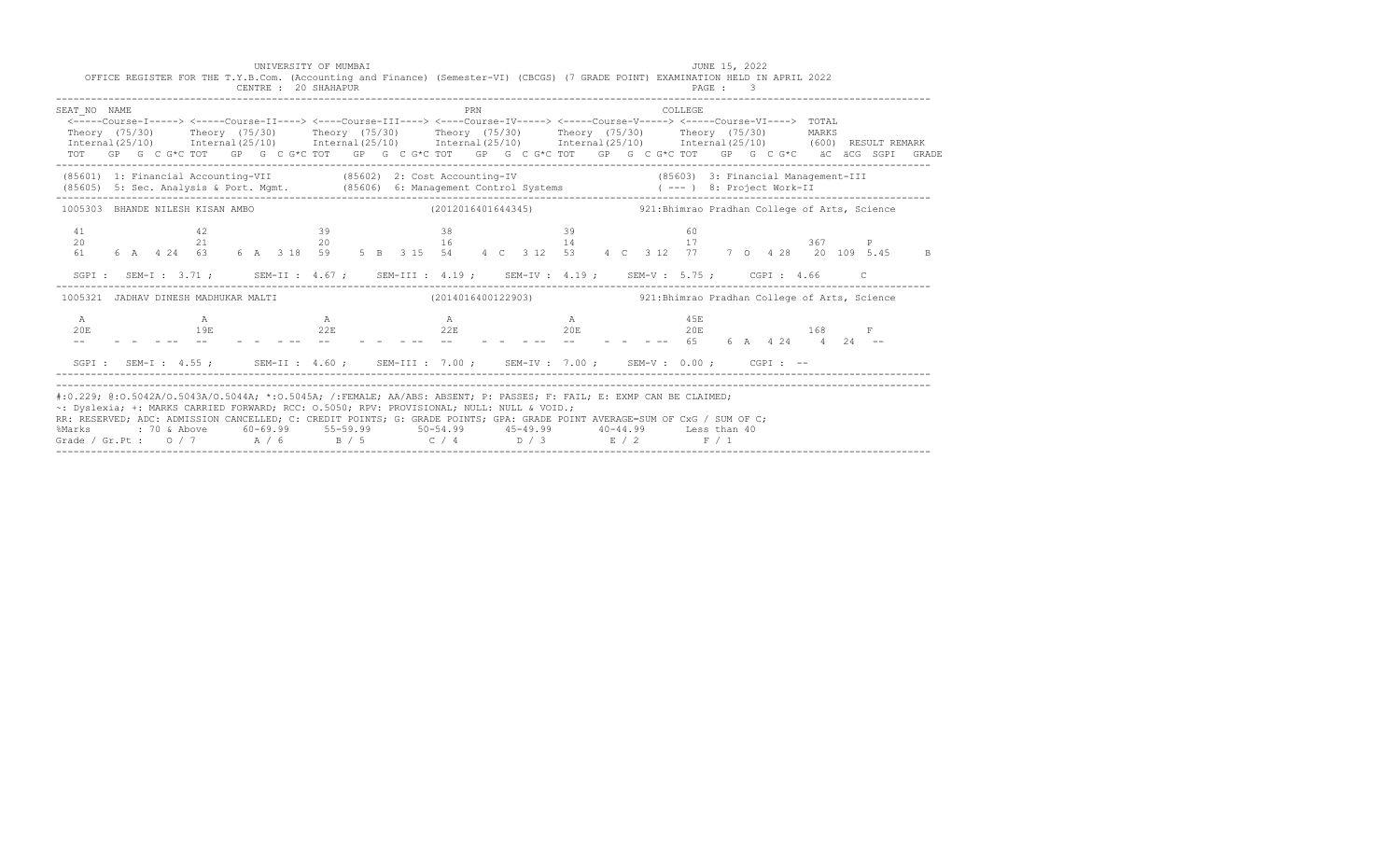| OFFICE REGISTER FOR THE T.Y.B.Com. (Accounting and Finance) (Semester-VI) (CBCGS) (7 GRADE POINT) EXAMINATION HELD IN APRIL 2022<br>CENTRE : 1 MUMBAI<br>PAGE: 4                                                                                                                                                                                                                                                                                                                                                           |       |
|----------------------------------------------------------------------------------------------------------------------------------------------------------------------------------------------------------------------------------------------------------------------------------------------------------------------------------------------------------------------------------------------------------------------------------------------------------------------------------------------------------------------------|-------|
| SEAT NO NAME<br>PRN<br>COLLEGE<br><-----Course-I-----> <-----Course-II----> <----Course-III----> <----Course-IV-----> <----Course-V-----> <----Course-VI----> TOTAL<br>Theory (75/30)  Theory (75/30)  Theory (75/30)  Theory (75/30)  Theory (75/30)  Theory (75/30)<br>MARKS<br>Internal (25/10) Internal (25/10) Internal (25/10) Internal (25/10) Internal (25/10) Internal (25/10) (600) RESULT REMARK<br>TOT GP G C G*C TOT GP G C G*C TOT GP G C G*C TOT GP G C G*C TOT GP G C G*C TOT GP G C G*C äC äCG SGPI GRADE |       |
| (85601) 1: Financial Accounting-VII (85602) 2: Cost Accounting-IV (85603) 3: Financial Management-III<br>(85604) 4: Taxation-IV(Indirect Taxes-II) (85607) 7: Economics P-III (Indian Eco.) (---) 8: Project Work-II                                                                                                                                                                                                                                                                                                       |       |
| 1008676 /SOLANKI BHAGYASHREE DAYABHAI DAHIBEN (2014016401264877)<br>79: Hazarimal Somani College of Arts and Sci                                                                                                                                                                                                                                                                                                                                                                                                           |       |
| 39<br>$34 +$<br>$42+$<br>$30+$<br>$49+$<br>$52+$<br>$16+$<br>$10+$<br>$10+$ $10+$ $10+$ $12+$<br>314 — 1<br>3 D   412   52   4   C   312   40   2   E   36   59   5   B   315   46   3   D   39   68<br>49<br>6 A 4 24 20 78 3.90                                                                                                                                                                                                                                                                                          | P RLE |
| SGPI: SEM-I: 2.71; SEM-II: 2.71; SEM-III: 0.00; SEM-IV: 2.29; SEM-V: 3.75; CGPI: --                                                                                                                                                                                                                                                                                                                                                                                                                                        |       |
| #:0.229; @:0.5042A/0.5043A/0.5044A; *:0.5045A; /:FEMALE; AA/ABS: ABSENT; P: PASSES; F: FAIL; E: EXMP CAN BE CLAIMED;<br>~: Dyslexia; +: MARKS CARRIED FORWARD; RCC: 0.5050; RPV: PROVISIONAL; NULL: NULL & VOID.;<br>RR: RESERVED; ADC: ADMISSION CANCELLED; C: CREDIT POINTS; G: GRADE POINTS; GPA: GRADE POINT AVERAGE=SUM OF CxG / SUM OF C;<br>%Marks<br>Grade / Gr.Pt : $0/7$ $A/6$ $B/5$ $C/4$ $D/3$ $E/2$<br>F / 1                                                                                                  |       |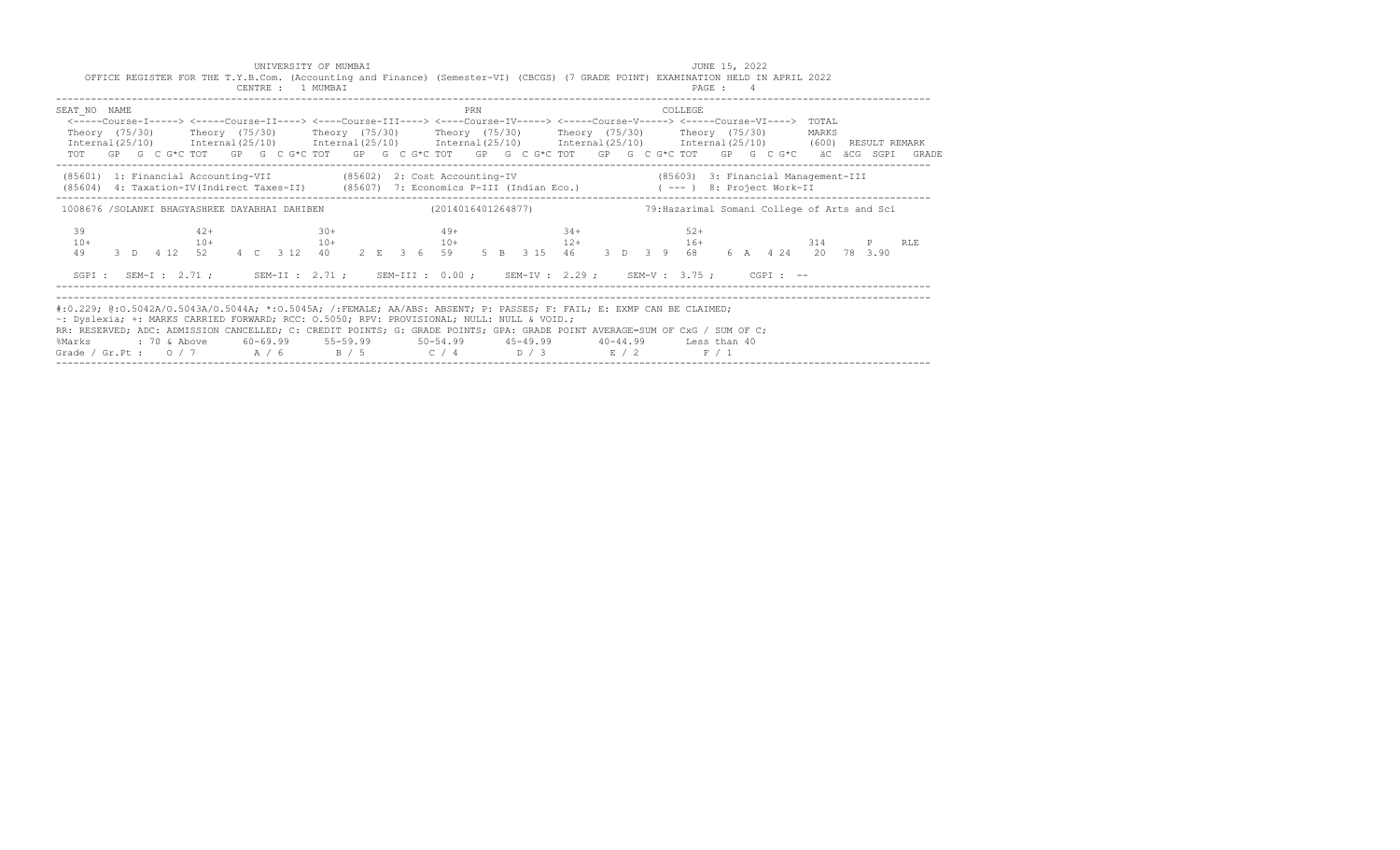|                            | UNIVERSITY OF MUMBAI<br>CENTRE : 2 DADAR                                                                                                                                                                                                                                |             | JUNE 15, 2022<br>OFFICE REGISTER FOR THE T.Y.B.Com. (Accounting and Finance) (Semester-VI) (CBCGS) (7 GRADE POINT) EXAMINATION HELD IN APRIL 2022<br>PAGE: 5                                                                                                                                                                                                                                                                                                                               |           |
|----------------------------|-------------------------------------------------------------------------------------------------------------------------------------------------------------------------------------------------------------------------------------------------------------------------|-------------|--------------------------------------------------------------------------------------------------------------------------------------------------------------------------------------------------------------------------------------------------------------------------------------------------------------------------------------------------------------------------------------------------------------------------------------------------------------------------------------------|-----------|
| SEAT NO NAME               |                                                                                                                                                                                                                                                                         | PRN         | COLLEGE<br><-----Course-I-----> <-----Course-II----> <----Course-III----> <----Course-IV-----> <----Course-V-----> <----Course-VI----> TOTAL<br>Theory (75/30)  Theory (75/30)  Theory (75/30)  Theory (75/30)  Theory (75/30)  Theory (75/30)<br>Internal (25/10) Internal (25/10) Internal (25/10) Internal (25/10) Internal (25/10) Internal (25/10) (600) RESULT REMARK<br>TOT GP G C G*C TOT GP G C G*C TOT GP G C G*C TOT GP G C G*C TOT GP G C G*C TOT GP G C G*C äC äCG SGPI GRADE | MARKS     |
|                            |                                                                                                                                                                                                                                                                         |             | (85601) 1: Financial Accounting-VII (85602) 2: Cost Accounting-IV (85603) 3: Financial Management-III<br>(85604) 4: Taxation-IV(Indirect Taxes-II) (85605) 5: Sec. Analysis & Port. Mgmt. (---) 8: Project Work-II                                                                                                                                                                                                                                                                         |           |
| 39<br>32<br>15<br>11<br>54 | 62<br>13                                                                                                                                                                                                                                                                | 71 62<br>13 | 1008902 /MASCARENHAS JULIANA CONSTANCE ANITA (2014016401384121) 640: Vidyalankar School of Information Techno<br>- 51<br>21<br>11<br>4 C 4 16 43 2 E 3 6 75 7 0 3 21 84 7 0 3 21 73 7 0 3 21 72 7 0 4 28 20 113 5.65 B                                                                                                                                                                                                                                                                     | 401 P RLE |
|                            |                                                                                                                                                                                                                                                                         |             | SGPI: SEM-I: 3.86; SEM-II: 3.29; SEM-III: 3.00; SEM-IV: 0.00; SEM-V: 4.55; CGPI: --                                                                                                                                                                                                                                                                                                                                                                                                        |           |
|                            | #:0.229; @:0.5042A/O.5043A/O.5044A; *:0.5045A; /:FEMALE; AA/ABS: ABSENT; P: PASSES; F: FAIL; E: EXMP CAN BE CLAIMED;<br>~: Dyslexia; +: MARKS CARRIED FORWARD; RCC: 0.5050; RPV: PROVISIONAL; NULL: NULL & VOID.;<br>Grade / Gr.Pt: $0/7$ $A/6$ $B/5$ $C/4$ $D/3$ $E/2$ |             | RR: RESERVED; ADC: ADMISSION CANCELLED; C: CREDIT POINTS; G: GRADE POINTS; GPA: GRADE POINT AVERAGE=SUM OF CxG / SUM OF C;<br>%Marks : 70 & Above 60-69.99 55-59.99 50-54.99 45-49.99 40-44.99 Less than 40<br>F / 1                                                                                                                                                                                                                                                                       |           |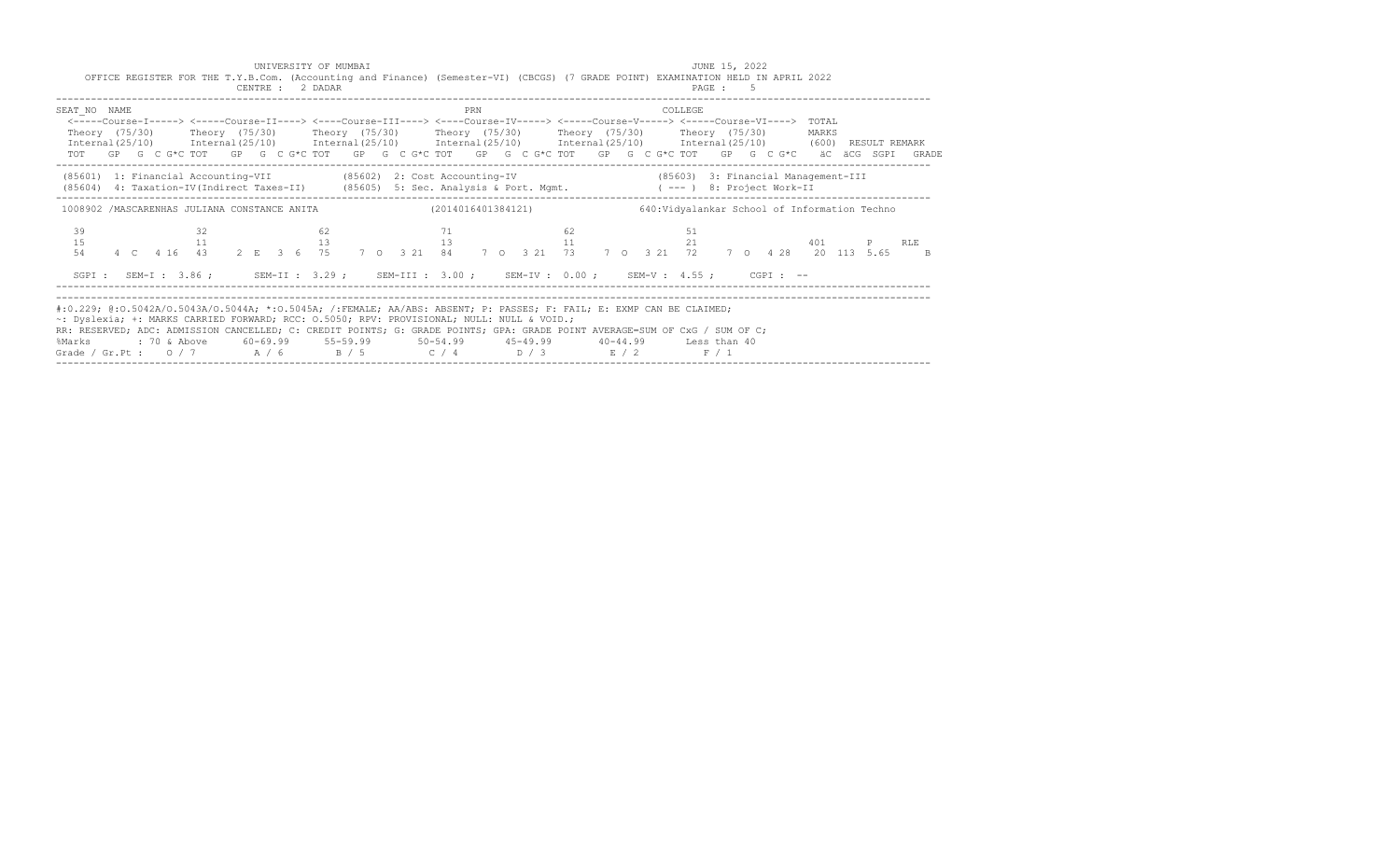| OFFICE REGISTER FOR THE T.Y.B.Com. (Accounting and Finance) (Semester-VI) (CBCGS) (7 GRADE POINT) EXAMINATION HELD IN APRIL 2022                                                                                                                                                                                                                                                                                                                                                               |    | UNIVERSITY OF MUMBAI<br>CENTRE : 3 ANDHERI                                                                                                                                                                                                                        |  |                        |     |    |  |          | JUNE 15, 2022<br>PAGE: 6 |    |       |    |  |
|------------------------------------------------------------------------------------------------------------------------------------------------------------------------------------------------------------------------------------------------------------------------------------------------------------------------------------------------------------------------------------------------------------------------------------------------------------------------------------------------|----|-------------------------------------------------------------------------------------------------------------------------------------------------------------------------------------------------------------------------------------------------------------------|--|------------------------|-----|----|--|----------|--------------------------|----|-------|----|--|
| SEAT NO NAME<br><----Course-I-----> <----Course-II----> <----Course-III----> <----Course-IV-----> <----Course-V-----> <----Course-VI----> TOTAL<br>Theory (75/30) Theory (75/30) Theory (75/30) Theory (75/30) Theory (75/30) Theory (75/30) MARKS<br>Internal (25/10) Internal (25/10) Internal (25/10) Internal (25/10) Internal (25/10) Internal (25/10) (600) RESULT REMARK<br>TOT GP G C G*C TOT GP G C G*C TOT GP G C G*C TOT GP G C G*C TOT GP G C G*C TOT GP G C G*C äC äCG SGPI GRADE |    |                                                                                                                                                                                                                                                                   |  |                        | PRN |    |  | COLLEGE. |                          |    |       |    |  |
| (85601) 1: Financial Accounting-VII (85602) 2: Cost Accounting-IV (85603) 3: Financial Management-III (85604) 4: Taxation-IV(Indirect Taxes-II) (85607) 7: Economics P-III (Indian Eco.) (---) 8: Project Work-II                                                                                                                                                                                                                                                                              |    |                                                                                                                                                                                                                                                                   |  |                        |     |    |  |          |                          |    |       |    |  |
| 1009663 KOLE AMOL PRAKASH CHANDRAKALA (2015016401002543) 384:Shri G. P. M. Degree College of Science                                                                                                                                                                                                                                                                                                                                                                                           |    |                                                                                                                                                                                                                                                                   |  |                        |     |    |  |          |                          |    |       |    |  |
| 36<br>19<br>55                                                                                                                                                                                                                                                                                                                                                                                                                                                                                 | 47 | 41 45<br>15<br>5 B 4 20 62 6 A 3 18 59 5 B 3 15 59 5 B 3 15 61 6 A 3 18 87 7 0 4 28 20 114 5.70 B                                                                                                                                                                 |  | $18$ and $14$ and $13$ |     | 48 |  |          | 65                       | 22 | 383 P |    |  |
| SGPI: SEM-I: 2.71; SEM-II: 3.71; SEM-III: 3.57; SEM-IV: 2.71; SEM-V: 3.90; CGPI: 3.72                                                                                                                                                                                                                                                                                                                                                                                                          |    |                                                                                                                                                                                                                                                                   |  |                        |     |    |  |          |                          |    |       | D. |  |
| 1009665 LOVANSHI ROHITKUMAR RAMMOORTI GYANBATI (2015016401002551) 384:Shri G. P. M. Degree College of Science                                                                                                                                                                                                                                                                                                                                                                                  |    |                                                                                                                                                                                                                                                                   |  |                        |     |    |  |          |                          |    |       |    |  |
| 44<br>19<br>63                                                                                                                                                                                                                                                                                                                                                                                                                                                                                 |    | $\begin{array}{ccccccccccc}\n51 & & & & & 45 & & & & 50 & & & & & 57 & & & & & 66 \\ 15 & & & & & & 23 & & & & 14 & & & & & 15 & & & & 21 & & & & & & 420@2\n\end{array}$<br>6 A 4 24 66 6 A 3 18 6802 7 0 3 21 64 6 A 3 18 72 7 0 3 21 87 7 0 4 28 20 130 6.50 A |  |                        |     |    |  |          |                          |    |       | P  |  |
| SGPI: SEM-I: 4.00; SEM-II: 4.00; SEM-III: 3.00; SEM-IV: 2.86; SEM-V: 4.65; CGPI: 4.17 C                                                                                                                                                                                                                                                                                                                                                                                                        |    |                                                                                                                                                                                                                                                                   |  |                        |     |    |  |          |                          |    |       |    |  |
| #:0.229; @:0.5042A/0.5043A/0.5044A; *:0.5045A; /:FEMALE; AA/ABS: ABSENT; P: PASSES; F: FAIL; E: EXMP CAN BE CLAIMED;<br>~: Dyslexia; +: MARKS CARRIED FORWARD; RCC: 0.5050; RPV: PROVISIONAL; NULL: NULL & VOID.;<br>RR: RESERVED; ADC: ADMISSION CANCELLED; C: CREDIT POINTS; G: GRADE POINTS; GPA: GRADE POINT AVERAGE=SUM OF CxG / SUM OF C;<br>%Marks<br>Grade / Gr.Pt: $0/7$ $A/6$ $B/5$ $C/4$ $D/3$ $E/2$ $F/1$                                                                          |    | : 70 & Above           60-69.99           55-59.99              50-54.99            45-49.99            40-44.99          Less than 40                                                                                                                            |  |                        |     |    |  |          |                          |    |       |    |  |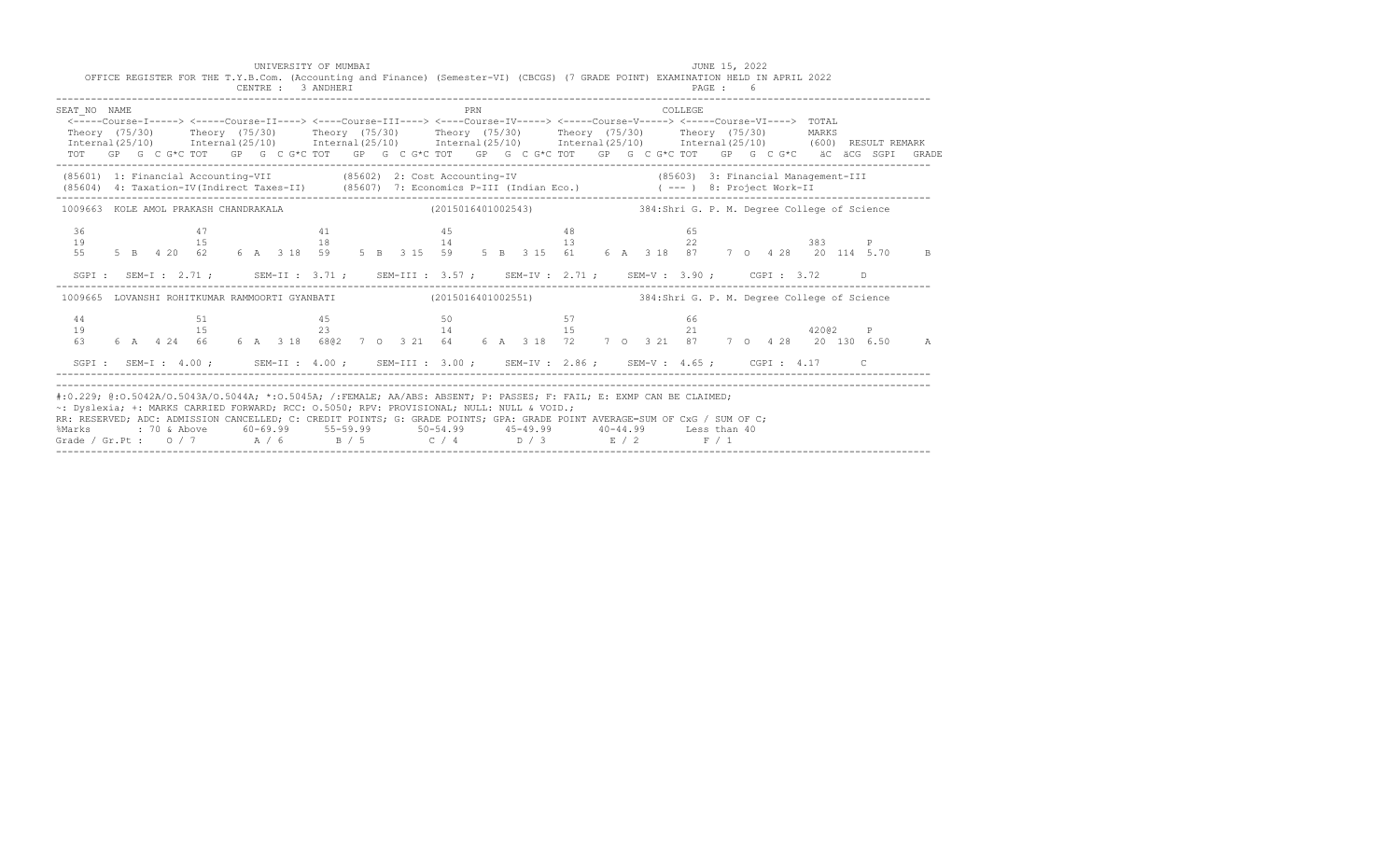| CENTRE : 4 GHATKOPAR                                                                                                                                                                                                                                                                                                                                                                                                                                                                           |                         | OFFICE REGISTER FOR THE T.Y.B.Com. (Accounting and Finance) (Semester-VI) (CBCGS) (7 GRADE POINT) EXAMINATION HELD IN APRIL 2022<br>PAGE: 7 |                  |
|------------------------------------------------------------------------------------------------------------------------------------------------------------------------------------------------------------------------------------------------------------------------------------------------------------------------------------------------------------------------------------------------------------------------------------------------------------------------------------------------|-------------------------|---------------------------------------------------------------------------------------------------------------------------------------------|------------------|
| SEAT NO NAME<br><-----Course-T-----> <-----Course-T----> <----Course-TIT----> <----Course-TV----> <-----Course-V----> <-----Course-VT----> TOTAL<br>Theory (75/30)  Theory (75/30)  Theory (75/30)  Theory (75/30)  Theory (75/30)  Theory (75/30)<br>Internal (25/10) Internal (25/10) Internal (25/10) Internal (25/10) Internal (25/10) Internal (25/10) (600) RESULT REMARK<br>TOT GP G C G*C TOT GP G C G*C TOT GP G C G*C TOT GP G C G*C TOT GP G C G*C TOT GP G C G*C äC äCG SGPI GRADE | PRN                     | COLLEGE                                                                                                                                     | MARKS            |
| (85601) 1: Financial Accounting-VII (85602) 2: Cost Accounting-IV<br>(85604) 4: Taxation-IV(Indirect Taxes-II) (85607) 7: Economics P-III (Indian Eco.) (---) 8: Project Work-II                                                                                                                                                                                                                                                                                                               |                         | (85603) 3: Financial Management-III                                                                                                         |                  |
| 1009876 /DENGALE PALLAVI SUBHASH GAYATRI                                                                                                                                                                                                                                                                                                                                                                                                                                                       | (2015016401322423)      | 540:S. K. Somaiya College of Arts, Science a                                                                                                |                  |
| $4.3+$<br>$\mathbb{A}$<br>$12+$<br>$5$ B $4$ 20 -- - - - - - 45<br>55                                                                                                                                                                                                                                                                                                                                                                                                                          | $32+$<br>$30+$<br>$31+$ | $40+$<br>$11+$ 15+ 13+ 13+ 13+ 13+ 13+ 17+<br>3 D 3 9 44 2 E 3 6 45 3 D 3 9 57 5 B 4 20 17 64 --                                            | 2.57<br>A<br>ABS |
|                                                                                                                                                                                                                                                                                                                                                                                                                                                                                                |                         | SGPI: SEM-I: 3.00; SEM-II: 2.86; SEM-III: 2.71; SEM-IV: 3.00; SEM-V: 3.50; CGPI: --                                                         |                  |
| #:0.229; @:0.5042A/0.5043A/0.5044A; *:0.5045A; /:FEMALE; AA/ABS: ABSENT; P: PASSES; F: FAIL; E: EXMP CAN BE CLAIMED;<br>~: Dyslexia; +: MARKS CARRIED FORWARD; RCC: 0.5050; RPV: PROVISIONAL; NULL: NULL & VOID.;<br>RR: RESERVED; ADC: ADMISSION CANCELLED; C: CREDIT POINTS; G: GRADE POINTS; GPA: GRADE POINT AVERAGE=SUM OF CxG / SUM OF C;<br>%Marks<br>Grade / Gr.Pt : $0/7$ $A/6$ $B/5$ $C/4$ $D/3$ $E/2$                                                                               |                         | F / 1                                                                                                                                       |                  |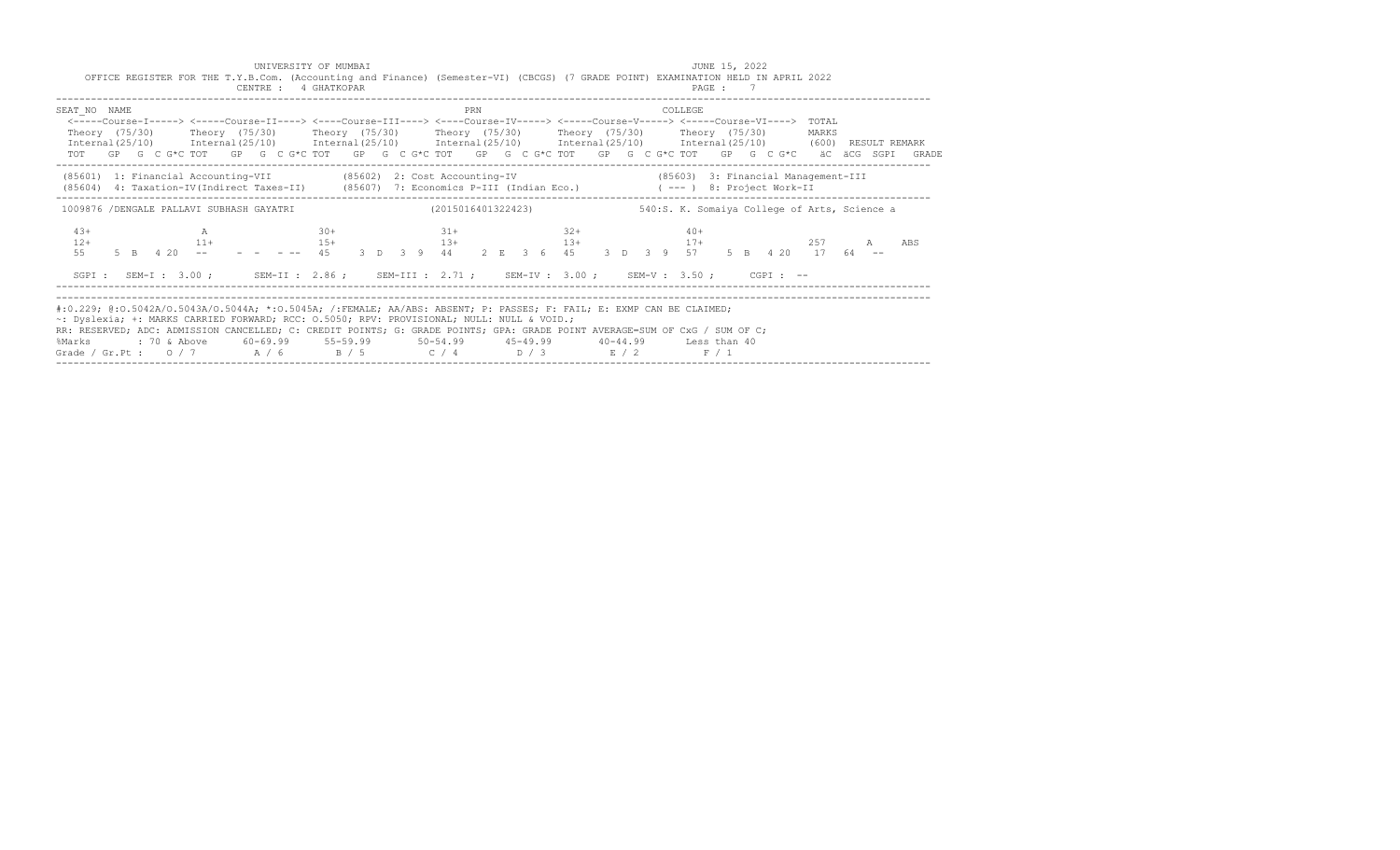| CENTRE : 8 DOMBIVLI                                                                                                                                                                                                                                                                                                                                                                                              |                      | OFFICE REGISTER FOR THE T.Y.B.Com. (Accounting and Finance) (Semester-VI) (CBCGS) (7 GRADE POINT) EXAMINATION HELD IN APRIL 2022<br>PAGE : 8                                                                                                                                                                                                                                                                                                                                               |                   |
|------------------------------------------------------------------------------------------------------------------------------------------------------------------------------------------------------------------------------------------------------------------------------------------------------------------------------------------------------------------------------------------------------------------|----------------------|--------------------------------------------------------------------------------------------------------------------------------------------------------------------------------------------------------------------------------------------------------------------------------------------------------------------------------------------------------------------------------------------------------------------------------------------------------------------------------------------|-------------------|
| SEAT NO NAME                                                                                                                                                                                                                                                                                                                                                                                                     | PRN                  | COLLEGE<br><-----Course-I-----> <-----Course-II----> <----Course-III----> <----Course-IV-----> <----Course-V-----> <----Course-VI----> TOTAL<br>Theory (75/30)  Theory (75/30)  Theory (75/30)  Theory (75/30)  Theory (75/30)  Theory (75/30)<br>Internal (25/10) Internal (25/10) Internal (25/10) Internal (25/10) Internal (25/10) Internal (25/10) (600) RESULT REMARK<br>TOT GP G C G*C TOT GP G C G*C TOT GP G C G*C TOT GP G C G*C TOT GP G C G*C TOT GP G C G*C äC äCG SGPI GRADE | MARKS             |
|                                                                                                                                                                                                                                                                                                                                                                                                                  |                      | (85601) 1: Financial Accounting-VII (85602) 2: Cost Accounting-IV (85603) 3: Financial Management-III<br>(85604) 4: Taxation-IV(Indirect Taxes-II) (85607) 7: Economics P-III (Indian Eco.) (---) 8: Project Work-II                                                                                                                                                                                                                                                                       |                   |
| 1010169 PADWAL SANKET RAJENDRA ANITA                                                                                                                                                                                                                                                                                                                                                                             | (2011016400784586)   | 862:Shri Dombivali Mitra Mandal's Matrushri                                                                                                                                                                                                                                                                                                                                                                                                                                                |                   |
| 59<br>50<br>20<br>$20 -$<br>7 0 4 28 70 7 0 3 21 74<br>79                                                                                                                                                                                                                                                                                                                                                        | 56<br>50<br>17<br>18 | 57<br>75<br>21<br>24<br>7 0 3 21 6703 7 0 3 21 78 7 0 3 21 99 7 0 4 28 20 140 7.00                                                                                                                                                                                                                                                                                                                                                                                                         | 46703<br>$\Omega$ |
|                                                                                                                                                                                                                                                                                                                                                                                                                  |                      | SGPI: SEM-I: 2.71; SEM-II: 2.43; SEM-III: 3.43; SEM-IV: 2.14; SEM-V: 7.00; CGPI: 4.12 C                                                                                                                                                                                                                                                                                                                                                                                                    |                   |
| #:0.229; @:0.5042A/0.5043A/0.5044A; *:0.5045A; /:FEMALE; AA/ABS: ABSENT; P: PASSES; F: FAIL; E: EXMP CAN BE CLAIMED;<br>~: Dyslexia; +: MARKS CARRIED FORWARD; RCC: 0.5050; RPV: PROVISIONAL; NULL: NULL & VOID.;<br>RR: RESERVED; ADC: ADMISSION CANCELLED; C: CREDIT POINTS; G: GRADE POINTS; GPA: GRADE POINT AVERAGE=SUM OF CxG / SUM OF C;<br>%Marks<br>Grade / Gr.Pt : $0/7$ $A/6$ $B/5$ $C/4$ $D/3$ $E/2$ |                      | F / 1                                                                                                                                                                                                                                                                                                                                                                                                                                                                                      |                   |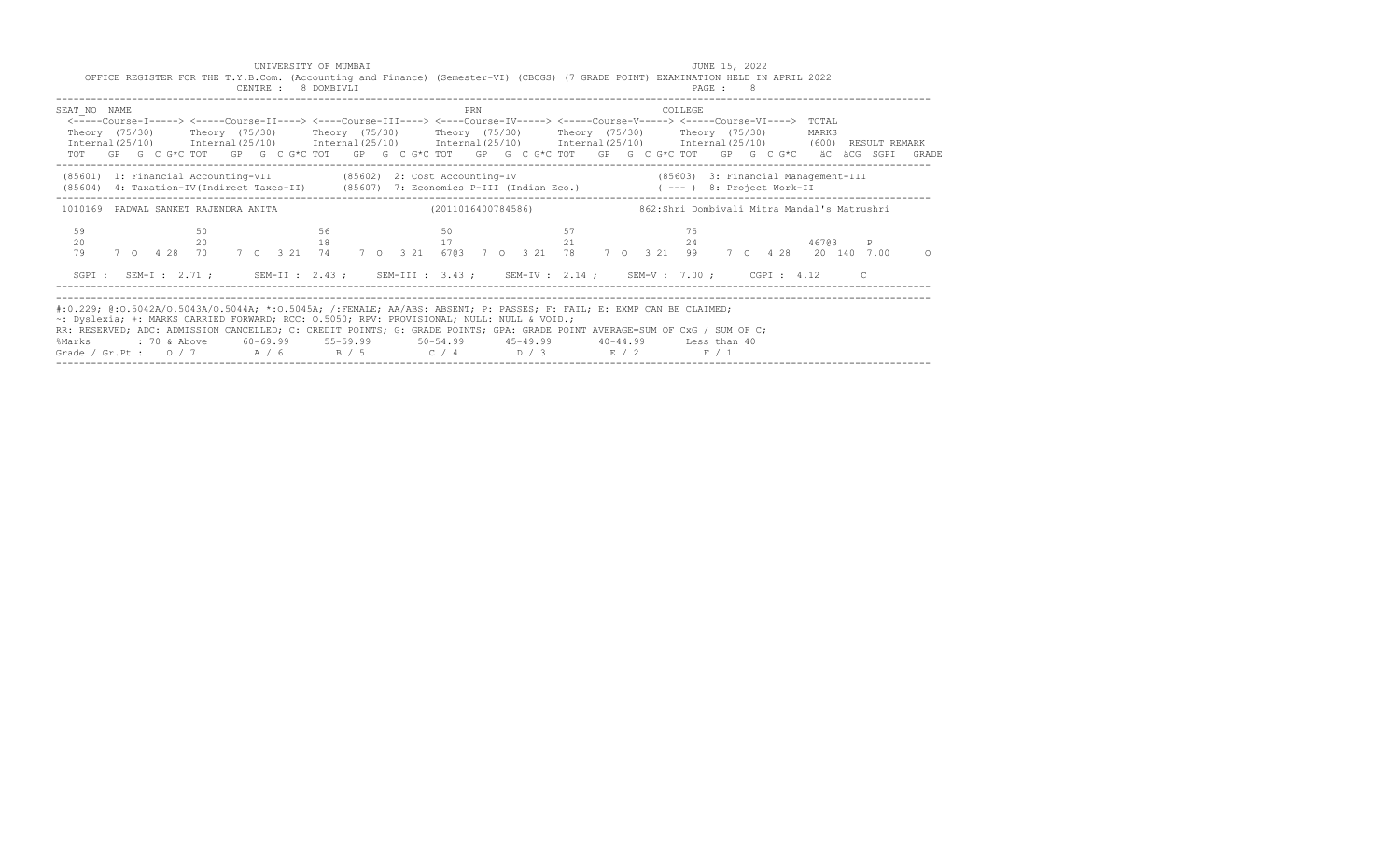| OFFICE REGISTER FOR THE T.Y.B.Com. (Accounting and Finance) (Semester-VI) (CBCGS) (7 GRADE POINT) EXAMINATION HELD IN APRIL 2022<br>CENTRE : 11 PANVEL                                                                                                                                                                                                                                                           | PAGE : 9                                                                                                                                                                             |
|------------------------------------------------------------------------------------------------------------------------------------------------------------------------------------------------------------------------------------------------------------------------------------------------------------------------------------------------------------------------------------------------------------------|--------------------------------------------------------------------------------------------------------------------------------------------------------------------------------------|
| SEAT NO NAME<br>PRN<br><-----Course-I-----> <-----Course-II----> <----Course-III----> <----Course-IV-----> <----Course-V-----> <----Course-VI----> TOTAL<br>Theory (75/30)   Theory (75/30)   Theory (75/30)   Theory (75/30)   Theory (75/30)   Theory (75/30)<br>Internal(25/10) Internal(25/10) Internal(25/10) Internal(25/10) Internal(25/10) Internal(25/10) (600) RESULT REMARK                           | COLLEGE<br>MARKS<br>TOT GP G C G*C TOT GP G C G*C TOT GP G C G*C TOT GP G C G*C TOT GP G C G*C TOT GP G C G*C äC äCG SGPI GRADE                                                      |
| (85601) 1: Financial Accounting-VII (85602) 2: Cost Accounting-IV (85603) 3: Financial Management-III<br>(85604) 4: Taxation-IV(Indirect Taxes-II) (85607) 7: Economics P-III (Indian Eco.) (---) 8: Project Work-II                                                                                                                                                                                             |                                                                                                                                                                                      |
| 1010621 /SONAWALE PRIYANKA HARISHCHANANDRA ARCHANA (2015016400980204) 198:Seth Gordhandas Sunderdas Medical Colleg                                                                                                                                                                                                                                                                                               |                                                                                                                                                                                      |
| 33<br>38<br>30<br>30<br>12<br>11 17 20<br>18<br>4.5                                                                                                                                                                                                                                                                                                                                                              | 39<br>65<br>14<br>327<br>3 D   4   12   56   5   B   3   15   41   2   E   3   6   47   3   D   3   9   59   5   B   3   15   79   7   0   4   28   20   85   4.25<br>$\overline{C}$ |
| SGPI: SEM-I: 4.86; SEM-II: 6.14; SEM-III: 5.71; SEM-IV: 6.29; SEM-V: 4.80; CGPI: 5.34                                                                                                                                                                                                                                                                                                                            | B.                                                                                                                                                                                   |
| #:0.229; @:0.5042A/0.5043A/0.5044A; *:0.5045A; /:FEMALE; AA/ABS: ABSENT; P: PASSES; F: FAIL; E: EXMP CAN BE CLAIMED;<br>~: Dyslexia; +: MARKS CARRIED FORWARD; RCC: 0.5050; RPV: PROVISIONAL; NULL: NULL & VOID.;<br>RR: RESERVED; ADC: ADMISSION CANCELLED; C: CREDIT POINTS; G: GRADE POINTS; GPA: GRADE POINT AVERAGE=SUM OF CxG / SUM OF C;<br>%Marks<br>Grade / Gr.Pt : $0/7$ $A/6$ $B/5$ $C/4$ $D/3$ $E/2$ | F / 1                                                                                                                                                                                |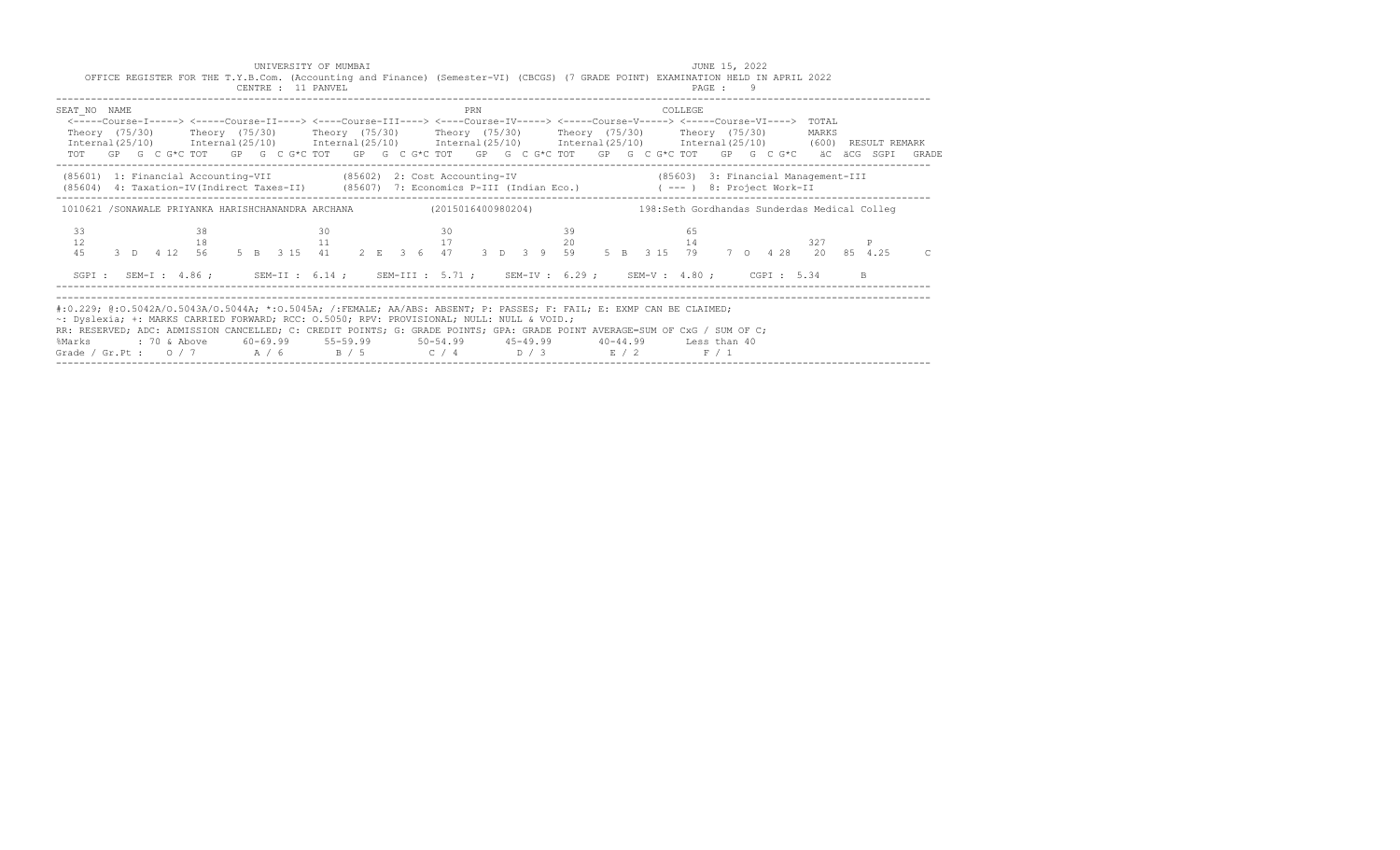| CENTRE : 6 NAVI MUMBAI                                                                                                                                                                                                                                                                                                                                                                                           |                    | OFFICE REGISTER FOR THE T.Y.B.Com. (Accounting and Finance) (Semester-VI) (CBCGS) (7 GRADE POINT) EXAMINATION HELD IN APRIL 2022<br>PAGE : 10                                                                                                                                                                                                                                                                                                                                              |            |
|------------------------------------------------------------------------------------------------------------------------------------------------------------------------------------------------------------------------------------------------------------------------------------------------------------------------------------------------------------------------------------------------------------------|--------------------|--------------------------------------------------------------------------------------------------------------------------------------------------------------------------------------------------------------------------------------------------------------------------------------------------------------------------------------------------------------------------------------------------------------------------------------------------------------------------------------------|------------|
| SEAT NO NAME                                                                                                                                                                                                                                                                                                                                                                                                     | PRN                | COLLEGE<br><-----Course-I-----> <-----Course-II----> <----Course-III----> <----Course-IV-----> <----Course-V-----> <----Course-VI----> TOTAL<br>Theory (75/30)  Theory (75/30)  Theory (75/30)  Theory (75/30)  Theory (75/30)  Theory (75/30)<br>Internal (25/10) Internal (25/10) Internal (25/10) Internal (25/10) Internal (25/10) Internal (25/10) (600) RESULT REMARK<br>TOT GP G C G*C TOT GP G C G*C TOT GP G C G*C TOT GP G C G*C TOT GP G C G*C TOT GP G C G*C äC äCG SGPI GRADE | MARKS      |
|                                                                                                                                                                                                                                                                                                                                                                                                                  |                    | (85601) 1: Financial Accounting-VII (85602) 2: Cost Accounting-IV (85603) 3: Financial Management-III<br>(85604) 4: Taxation-IV(Indirect Taxes-II) (85605) 5: Sec. Analysis & Port. Mgmt. (---) 8: Project Work-II                                                                                                                                                                                                                                                                         |            |
| 1010653 MANE VISHAL BAPURAO NEETA                                                                                                                                                                                                                                                                                                                                                                                | (2015016400978116) | 711: Ramsheth Thakur College of Commerce & Sc                                                                                                                                                                                                                                                                                                                                                                                                                                              |            |
| 39<br>63<br>11<br>11<br>50                                                                                                                                                                                                                                                                                                                                                                                       | 56<br>51<br>13     | 57<br>65<br>$14$ and $10$<br>15<br>4 C 4 16 74 7 O 3 21 6901 7 O 3 21 65 6 A 3 18 6703 7 O 3 21 80 7 O 4 28 20 125 6.25                                                                                                                                                                                                                                                                                                                                                                    | 40504<br>A |
|                                                                                                                                                                                                                                                                                                                                                                                                                  |                    | SGPI: SEM-I: 3.05; SEM-II: 2.33; SEM-III: 4.30; SEM-IV: 5.43; SEM-V: 6.55; CGPI: 4.65 C                                                                                                                                                                                                                                                                                                                                                                                                    |            |
| #:0.229; @:0.5042A/O.5043A/O.5044A; *:0.5045A; /:FEMALE; AA/ABS: ABSENT; P: PASSES; F: FAIL; E: EXMP CAN BE CLAIMED;<br>~: Dyslexia; +: MARKS CARRIED FORWARD; RCC: 0.5050; RPV: PROVISIONAL; NULL: NULL & VOID.;<br>RR: RESERVED; ADC: ADMISSION CANCELLED; C: CREDIT POINTS; G: GRADE POINTS; GPA: GRADE POINT AVERAGE=SUM OF CxG / SUM OF C;<br>%Marks<br>Grade / Gr.Pt : $0/7$ $A/6$ $B/5$ $C/4$ $D/3$ $E/2$ |                    | F / 1                                                                                                                                                                                                                                                                                                                                                                                                                                                                                      |            |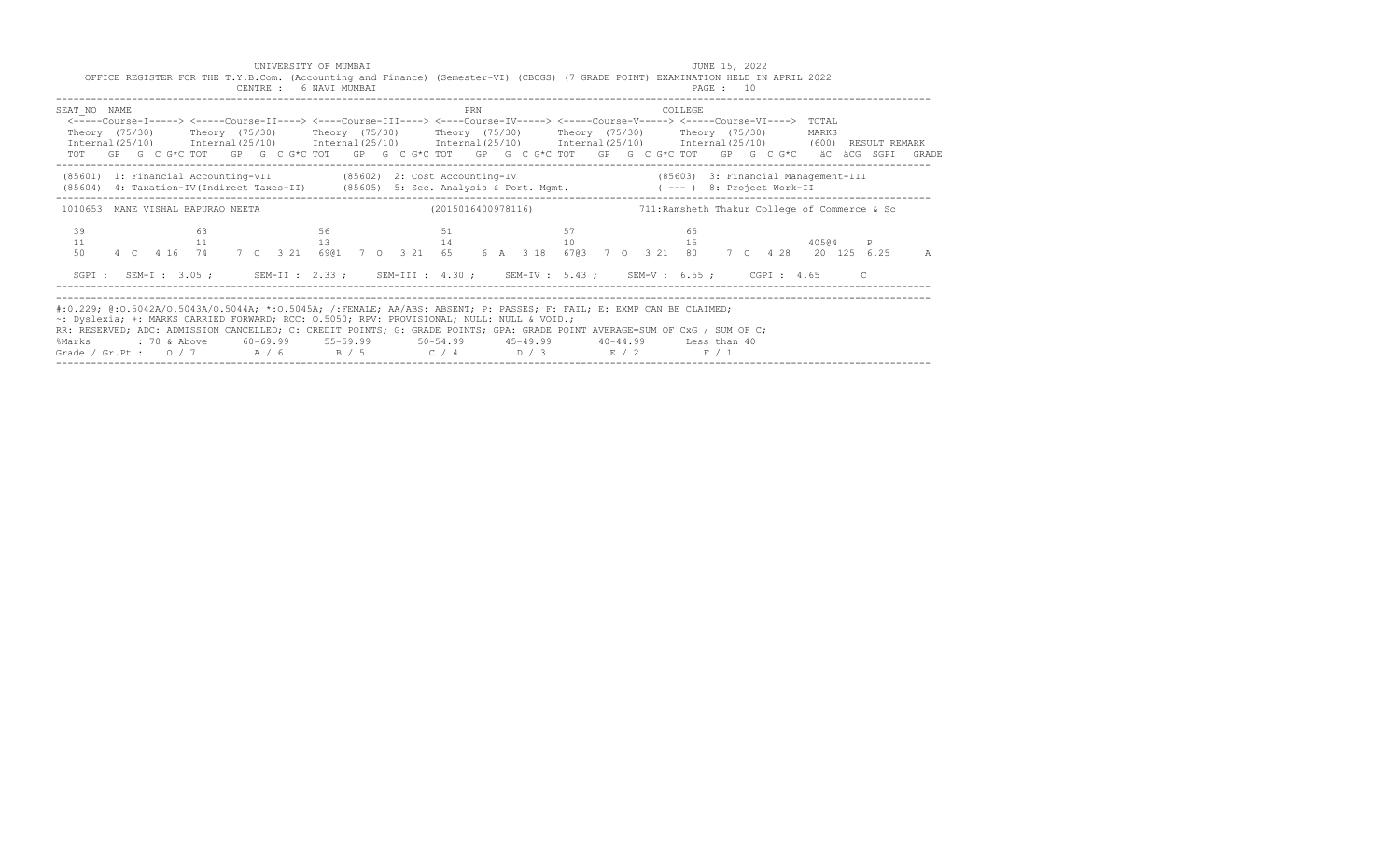| CENTRE : 33                                                                                         | OFFICE REGISTER FOR THE T.Y.B.Com. (Accounting and Finance) (Semester-VI) (CBCGS) (7 GRADE POINT) EXAMINATION HELD IN APRIL 2022                                                                                                                                                                                                                                                    | PAGE : 11                                                                                                                                                                                                                                                     |
|-----------------------------------------------------------------------------------------------------|-------------------------------------------------------------------------------------------------------------------------------------------------------------------------------------------------------------------------------------------------------------------------------------------------------------------------------------------------------------------------------------|---------------------------------------------------------------------------------------------------------------------------------------------------------------------------------------------------------------------------------------------------------------|
| SEAT NO NAME                                                                                        | PRN<br><----Course-I-----> <----Course-II----> <----Course-III----> <----Course-IV-----> <----Course-V-----> <----Course-VI----> TOTAL<br>Theory (75/30)  Theory (75/30)  Theory (75/30)  Theory (75/30)  Theory (75/30)  Theory (75/30)                                                                                                                                            | COLLEGE.<br>MARKS<br>Internal (25/10) Internal (25/10) Internal (25/10) Internal (25/10) Internal (25/10) Internal (25/10) (600) RESULT REMARK<br>TOT GP G C G*C TOT GP G C G*C TOT GP G C G*C TOT GP G C G*C TOT GP G C G*C TOT GP G C G*C äC äCG SGPI GRADE |
| (85601) 1: Financial Accounting-VII (85602) 2: Cost Accounting-IV                                   | (85604) 4: Taxation-IV(Indirect Taxes-II) (85607) 7: Economics P-III (Indian Eco.) (---) 8: Project Work-II                                                                                                                                                                                                                                                                         | (85603) 3: Financial Management-III                                                                                                                                                                                                                           |
| 1010843 SAYYED TOUFIQE RAFIQ SHAMO                                                                  | (2012016401403903)                                                                                                                                                                                                                                                                                                                                                                  | 605: Jeevandeep Shaikshanik Sanstha's Poai Sa                                                                                                                                                                                                                 |
| 68<br>65<br>69<br>23<br>22<br>7 0 4 28 87 7 0 3 21 90<br>91                                         | 68<br>69<br>23<br>22<br>21                                                                                                                                                                                                                                                                                                                                                          | 66<br>20<br>536 7<br>P RLE<br>7 0 3 21 92 7 0 3 21 90 7 0 3 21 86 7 0 4 28 20 140 7 00 0                                                                                                                                                                      |
|                                                                                                     | SGPI: SEM-I: 0.00; SEM-II: 0.00; SEM-III: 0.00; SEM-IV: 0.00; SEM-V: 7.00; CGPI: --                                                                                                                                                                                                                                                                                                 |                                                                                                                                                                                                                                                               |
| ~: Dyslexia; +: MARKS CARRIED FORWARD; RCC: 0.5050; RPV: PROVISIONAL; NULL: NULL & VOID.;<br>%Marks | #:0.229; @:0.5042A/O.5043A/O.5044A; *:0.5045A; /:FEMALE; AA/ABS: ABSENT; P: PASSES; F: FAIL; E: EXMP CAN BE CLAIMED;<br>RR: RESERVED; ADC: ADMISSION CANCELLED; C: CREDIT POINTS; G: GRADE POINTS; GPA: GRADE POINT AVERAGE=SUM OF CxG / SUM OF C;<br>: 70 & Above 60-69.99 55-59.99 50-54.99 45-49.99 40-44.99 Less than 40<br>Grade / Gr.Pt : $0/7$ $A/6$ $B/5$ $C/4$ $D/3$ $E/2$ | F / 1                                                                                                                                                                                                                                                         |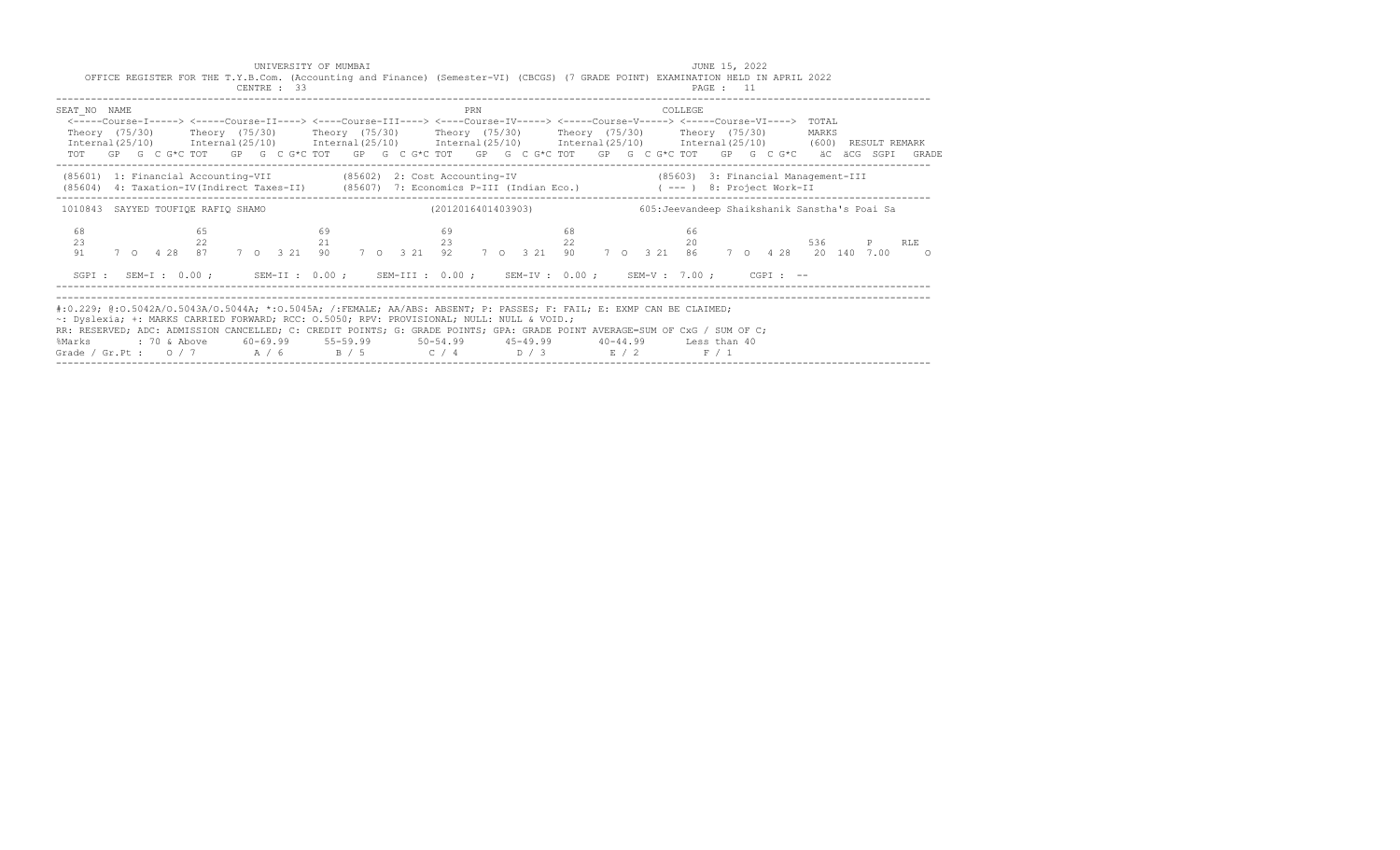| CENTRE : 25 KHADAVALI                                                                                                                                                                                                                                                                                                                                                                                            | OFFICE REGISTER FOR THE T.Y.B.Com. (Accounting and Finance) (Semester-VI) (CBCGS) (7 GRADE POINT) EXAMINATION HELD IN APRIL 2022                                                                                                                                                                                                                                                                                                                                                       | PAGE : 12                                                            |                         |
|------------------------------------------------------------------------------------------------------------------------------------------------------------------------------------------------------------------------------------------------------------------------------------------------------------------------------------------------------------------------------------------------------------------|----------------------------------------------------------------------------------------------------------------------------------------------------------------------------------------------------------------------------------------------------------------------------------------------------------------------------------------------------------------------------------------------------------------------------------------------------------------------------------------|----------------------------------------------------------------------|-------------------------|
| SEAT NO NAME                                                                                                                                                                                                                                                                                                                                                                                                     | PRN<br><-----Course-I-----> <-----Course-II----> <----Course-III----> <----Course-IV-----> <----Course-V-----> <----Course-VI----> TOTAL<br>Theory (75/30)  Theory (75/30)  Theory (75/30)  Theory (75/30)  Theory (75/30)  Theory (75/30)<br>Internal (25/10) Internal (25/10) Internal (25/10) Internal (25/10) Internal (25/10) Internal (25/10) (600) RESULT REMARK<br>TOT GP G C G*C TOT GP G C G*C TOT GP G C G*C TOT GP G C G*C TOT GP G C G*C TOT GP G C G*C äC äCG SGPI GRADE | COLLEGE                                                              | MARKS                   |
| (85601) 1: Financial Accounting-VII (85602) 2: Cost Accounting-IV                                                                                                                                                                                                                                                                                                                                                | (85604) 4: Taxation-IV(Indirect Taxes-II) (85607) 7: Economics P-III (Indian Eco.) (---) 8: Project Work-II                                                                                                                                                                                                                                                                                                                                                                            | (85603) 3: Financial Management-III                                  |                         |
| 1010960 /GARENIYA NIKITA BHAGAWAN KANTA (2013016401726365)                                                                                                                                                                                                                                                                                                                                                       |                                                                                                                                                                                                                                                                                                                                                                                                                                                                                        | 221: GKS College of Arts, Commerce and Science                       |                         |
| 42<br>40<br>15<br>18<br>16<br>5 B 4 20 58 5 B 3 15 57<br>57                                                                                                                                                                                                                                                                                                                                                      | 40<br>43<br>41<br>$16$ and $17$<br>SGPI: SEM-I: 0.00; SEM-II: 0.00; SEM-III: 0.00; SEM-IV: 0.00; SEM-V: 5.10; CGPI: --                                                                                                                                                                                                                                                                                                                                                                 | 60<br>19<br>5 B 3 15 56 5 B 3 15 60 6 A 3 18 79 7 0 4 28 20 111 5.55 | P RLE<br>$\overline{R}$ |
| #:0.229; @:0.5042A/O.5043A/O.5044A; *:0.5045A; /:FEMALE; AA/ABS: ABSENT; P: PASSES; F: FAIL; E: EXMP CAN BE CLAIMED;<br>~: Dyslexia; +: MARKS CARRIED FORWARD; RCC: 0.5050; RPV: PROVISIONAL; NULL: NULL & VOID.;<br>RR: RESERVED; ADC: ADMISSION CANCELLED; C: CREDIT POINTS; G: GRADE POINTS; GPA: GRADE POINT AVERAGE=SUM OF CxG / SUM OF C;<br>%Marks<br>Grade / Gr.Pt : $0/7$ $A/6$ $B/5$ $C/4$ $D/3$ $E/2$ |                                                                                                                                                                                                                                                                                                                                                                                                                                                                                        | F / 1                                                                |                         |